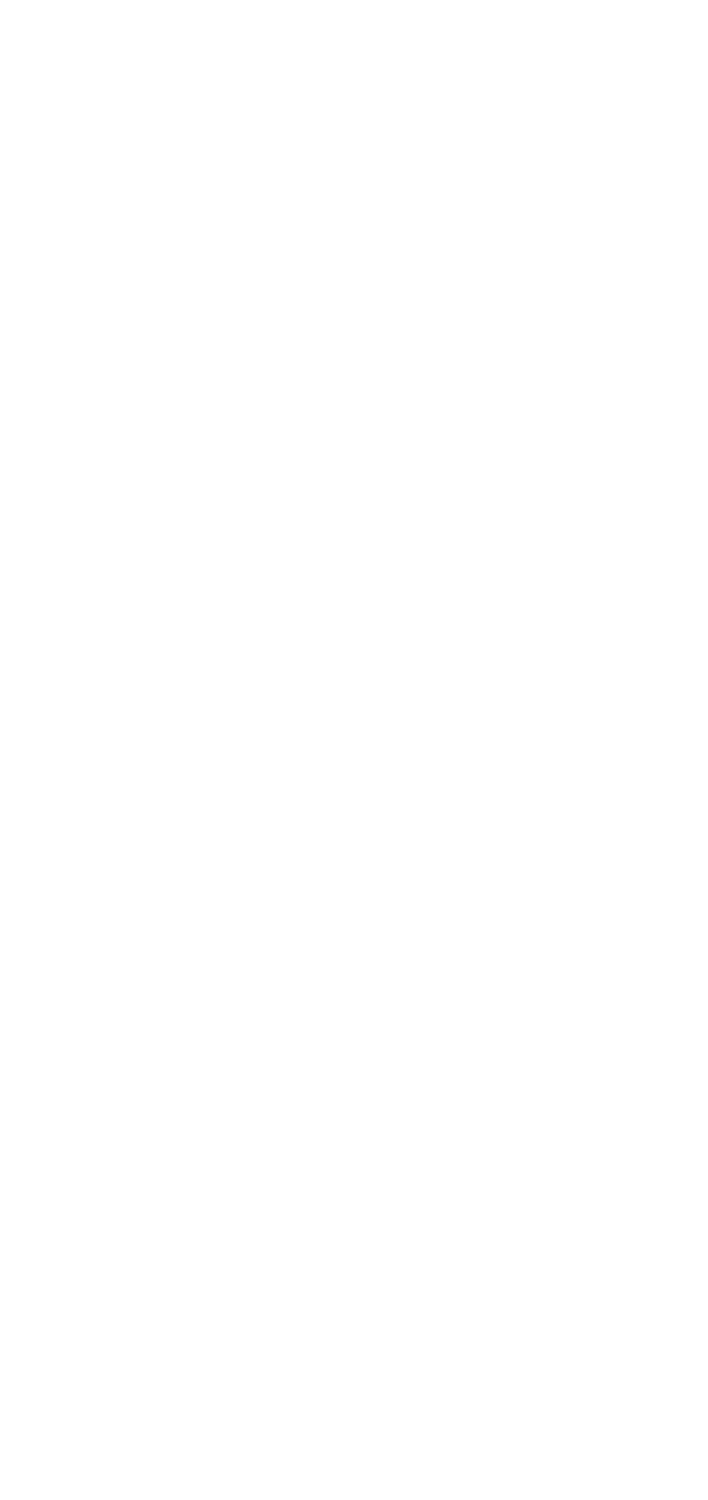# **Investment Objective and Policy**

L&G (N) Tracker Trust aims to track the capital performance of the UK equity market, as represented by the FTSE All-Share Index, by investment in a representative sample of stocks selected from all economic sectors.

Securities in the FTSE All-Share Index will be held with weightings generally proportionate to their company's market capitalisation. From time to time non-Index constituents may be held as a result of a corporate action and these holdings will be sold or transferred as soon as reasonably practical.

# **Risk Profile**

| Market risk   | Market risk arises mainly from uncertainty about<br>future prices. It represents the potential loss the<br>Trust may suffer through holding market positions in<br>the face of market movements. The Manager<br>adheres to the investment guidelines and in this<br>way, monitors and controls the exposure to risk<br>from any type of security, sector or issuer. |
|---------------|---------------------------------------------------------------------------------------------------------------------------------------------------------------------------------------------------------------------------------------------------------------------------------------------------------------------------------------------------------------------|
| Currency risk | This Trust holds investments in overseas financial<br>securities. The performance of the Trust may<br>therefore be affected by changes in exchange<br>rates. This risk may be managed by the use of<br>forward currency contracts, which aim to manage<br>the effect of changing exchange rates.                                                                    |

# **Trust Facts**

| Period End Dates for Distributions: |           | 31 Mar, 30 Sep |
|-------------------------------------|-----------|----------------|
| Distribution Dates:                 |           | 31 May, 30 Nov |
| <b>Ongoing Charges Figures:</b>     | 30 Sep 17 | 30 Sep 16      |
| A-Class Units                       | 1.05%     | 1.15%          |
| F-Class Units                       | 0.35%     | 0.35%          |
| <b>I-Class Units</b>                | 0.10%     | 0.10%          |
| C-Class Units                       | 0.06%     | 0.06%          |
| <b>CTF-Class Units</b>              | 1.50%     | 1.50%          |

The Ongoing Charges Figure (OCF) is the ratio of the Trust's total disclosable costs (excluding overdraft interest) to the average net assets of the Trust.

The OCF is intended to provide a reliable figure which gives the most accurate measure of what it costs to invest in a trust and is calculated based on the last period's figures.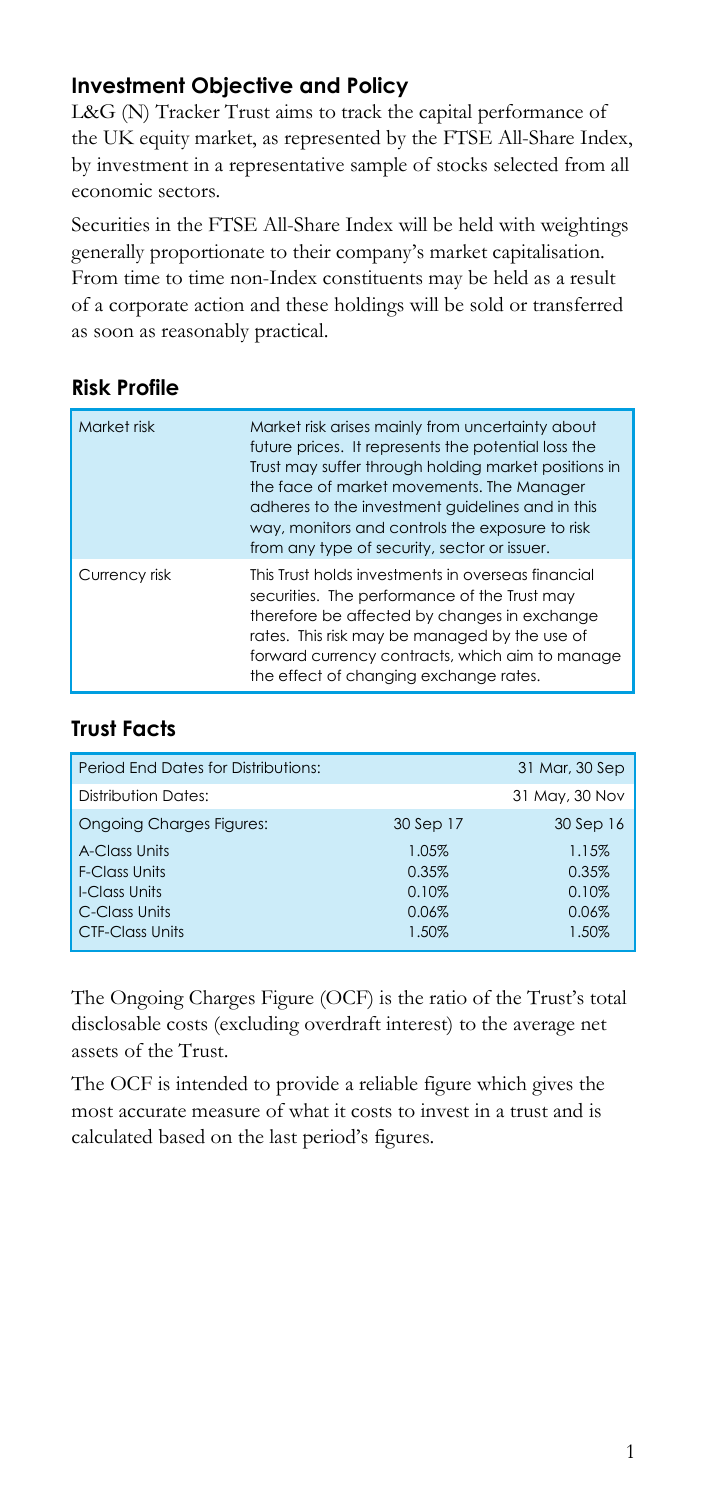# **Risk and Reward Profile**



- This risk and reward profile is based on historical data which may not be a reliable indication of the Trust's risk and reward category in the future.
- The category is based on the rate at which the value of the Trust has moved up and down in the past.
- This Trust is in category five because it invests in company shares which generally provide higher rewards and higher risks than other investments such as bonds, cash or commercial property.
- The Trust's category is not guaranteed to remain the same and may change over time.
- Even a trust in the lowest category is not a risk free investment.

# **Distribution Information**

## **A-Class**

The distribution payable on 30 November 2017 is 3.3322p per unit for accumulation units.

## **F-Class**

The distribution payable on 30 November 2017 is 4.1101p per unit for accumulation units.

## **I-Class**

The distribution payable on 30 November 2017 is 3.7933p per unit for distribution units and 4.4329p per unit for accumulation units.

## **C-Class**

The distribution payable on 30 November 2017 is 1.1588p per unit for distribution units and 1.2773p per unit for accumulation units.

## **CTF-Class**

The distribution payable on 30 November 2017 is 2.6209p per unit for accumulation units.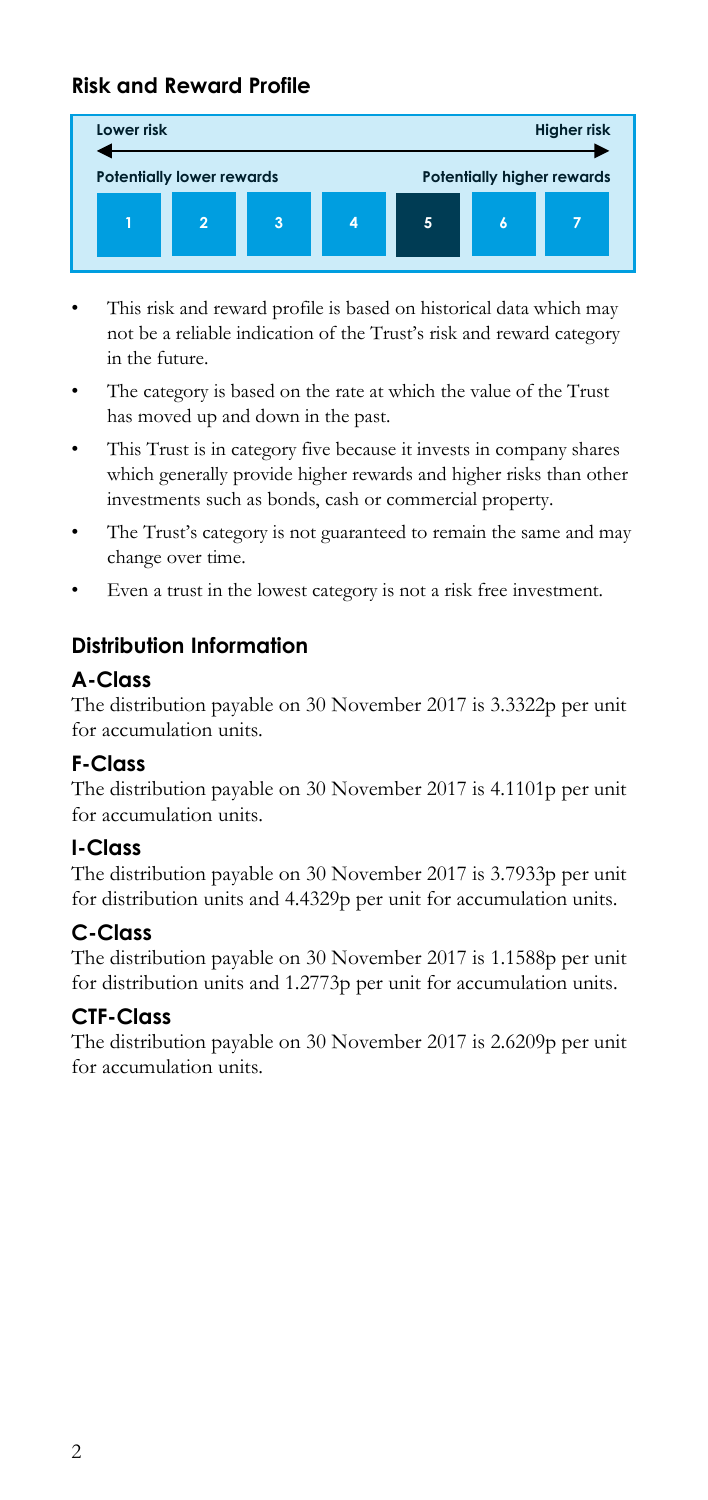# **Portfolio Information**

The top 10 holdings and their associated weighting at the current and preceding year ends were:

| <b>Top 10 Holdings at</b><br>30 September 2017 |                                         | <b>Top 10 Holdings at</b><br>30 September 2016 |                                         |  |
|------------------------------------------------|-----------------------------------------|------------------------------------------------|-----------------------------------------|--|
| Holding                                        | Percentage of<br><b>Net Asset Value</b> | Holding                                        | Percentage of<br><b>Net Asset Value</b> |  |
| <b>HSBC</b>                                    | 6.08%                                   | <b>HSBC</b>                                    | 5.03%                                   |  |
| British American<br>Tobacco                    | 4.26%                                   | <b>British American</b><br>Tobacco             | 4.11%                                   |  |
| Royal Dutch Shell 'A'                          | 4.21%                                   | <b>BP</b>                                      | 3.75%                                   |  |
| ВP                                             | 3.78%                                   | GlaxoSmithKline                                | 3.55%                                   |  |
| Royal Dutch Shell 'B'                          | 3.56%                                   | Royal Dutch Shell 'A'                          | 3.52%                                   |  |
| GlaxoSmithKline                                | 2.99%                                   | Royal Dutch Shell 'B'                          | 3.50%                                   |  |
| AstraZeneca                                    | 2.55%                                   | AstraZeneca                                    | 2.80%                                   |  |
| Diageo                                         | 2.53%                                   | Vodafone Group                                 | 2.61%                                   |  |
| <b>Vodafone Group</b>                          | 2.27%                                   | Diageo                                         | 2.49%                                   |  |
| Unilever                                       | 2.13%                                   | Reckitt Benckiser                              | 2.04%                                   |  |

# **Trust Holdings as at 30 September 2017**



# **Trust Holdings as at 30 September 2016**

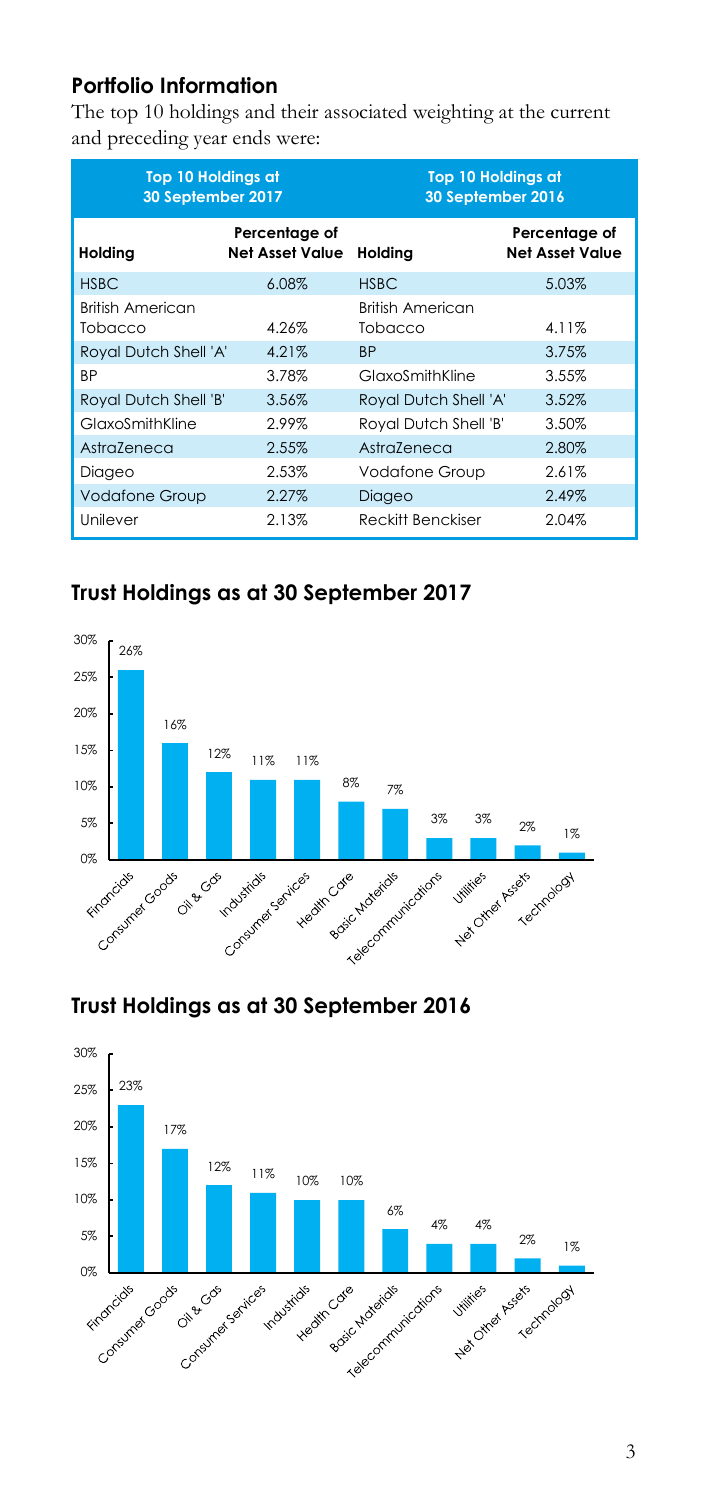## **Comparative Tables**

#### **A-Class Accumulation Units**

#### **Change in Net Asset Value per Unit**

| <b>Accounting year ending</b>                      | 30/09/17<br>(pence<br>per unit) | 30/09/16<br>(pence<br>per unit) | 30/09/15<br>(pence<br>per unit) |
|----------------------------------------------------|---------------------------------|---------------------------------|---------------------------------|
| Opening net asset value per unit                   | 188.51                          | 163.99                          | 170.50                          |
| Return before operating charges*                   | 23.67                           | 26.50                           | (4.50)                          |
| Operating charges<br>(calculated on average price) | (2.12)                          | (1.98)                          | (2.01)                          |
| Return after operating charges*                    | 21.55                           | 24.52                           | (6.51)                          |
| Distributions                                      | (5.62)                          | (4.76)                          | (4.28)                          |
| Retained distributions on<br>accumulation units    | 5.62                            | 4.76                            | 4.28                            |
| Closing net asset value per unit                   | 210.06                          | 188.51                          | 163.99                          |
| * after direct transaction costs of:               | 0.04                            | 0.05                            | 0.03                            |
| Performance                                        |                                 |                                 |                                 |
| Return after charges                               | 11.43%                          | 14.95%                          | $(3.82)\%$                      |
| Other Information                                  |                                 |                                 |                                 |
| Closing net asset value (£)                        | 886,104,043                     | 883,165,036                     | 848,530,459                     |
| Closing number of units<br>Operating chargest      | 421,832,403<br>1.05%            | 468,486,722<br>1.15%            | 517,432,582<br>1.15%            |
| Direct transaction costs                           | 0.02%                           | 0.03%                           | 0.02%                           |
| Prices                                             |                                 |                                 |                                 |
| Highest unit price                                 | 213.00p                         | 190.60p                         | 187.30 <sub>p</sub>             |
| Lowest unit price                                  | 184.50p                         | 151.00p                         | 157.30p                         |

† Operating charges, otherwise known as the OCF is the ratio of the Trust's total disclosable costs (excluding overdraft interest) to the average net assets of the Trust.

**Past performance is not a guide to future performance.**

**The price of units and any income from them may go down as well as up.**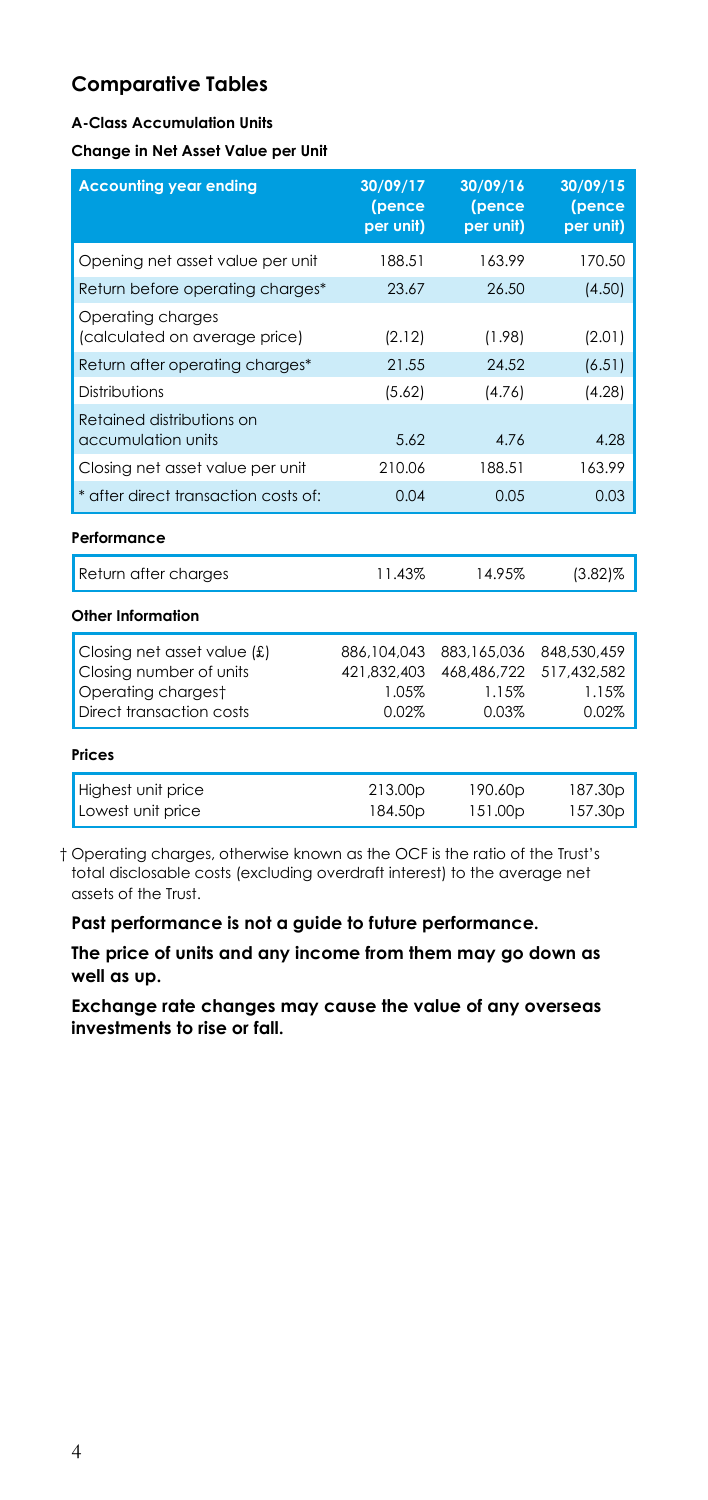#### **F-Class Accumulation Units**

**Change in Net Asset Value per Unit**

| <b>Accounting year ending</b>                                                                            | 30/09/17<br>(pence<br>per unit) | 30/09/16<br>(pence<br>per unit) | 30/09/15<br>(pence<br>per unit) |
|----------------------------------------------------------------------------------------------------------|---------------------------------|---------------------------------|---------------------------------|
| Opening net asset value per unit                                                                         | 194.36                          | 167.77                          | 173.12                          |
| Return before operating charges*                                                                         | 24.58                           | 27.21                           | (4.73)                          |
| Operating charges<br>(calculated on average price)                                                       | (0.72)                          | (0.62)                          | (0.62)                          |
| Return after operating charges*                                                                          | 23.86                           | 26.59                           | (5.35)                          |
| Distributions                                                                                            | (7.27)                          | (6.36)                          | (5.78)                          |
| Retained distributions on<br>accumulation units                                                          | 7.27                            | 6.36                            | 5.78                            |
| Closing net asset value per unit                                                                         | 218.22                          | 194.36                          | 167.77                          |
| * after direct transaction costs of:                                                                     | 0.04                            | 0.05                            | 0.04                            |
| Performance                                                                                              |                                 |                                 |                                 |
| Return after charges                                                                                     | 12.28%                          | 15.85%                          | $(3.09)\%$                      |
| Other Information                                                                                        |                                 |                                 |                                 |
| Closing net asset value (£)<br>Closing number of units<br>Operating chargest<br>Direct transaction costs | 515<br>236<br>0.35%<br>0.02%    | 1.345<br>692<br>0.35%<br>0.03%  | 1.161<br>692<br>0.35%<br>0.02%  |
| Prices                                                                                                   |                                 |                                 |                                 |
| Highest unit price<br>Lowest unit price                                                                  | 220.70p<br>190.40p              | 196.50p<br>154.90p              | 191.10p<br>159.70p              |

† Operating charges, otherwise known as the OCF is the ratio of the Trust's total disclosable costs (excluding overdraft interest) to the average net assets of the Trust.

**Past performance is not a guide to future performance.**

**The price of units and any income from them may go down as well as up.**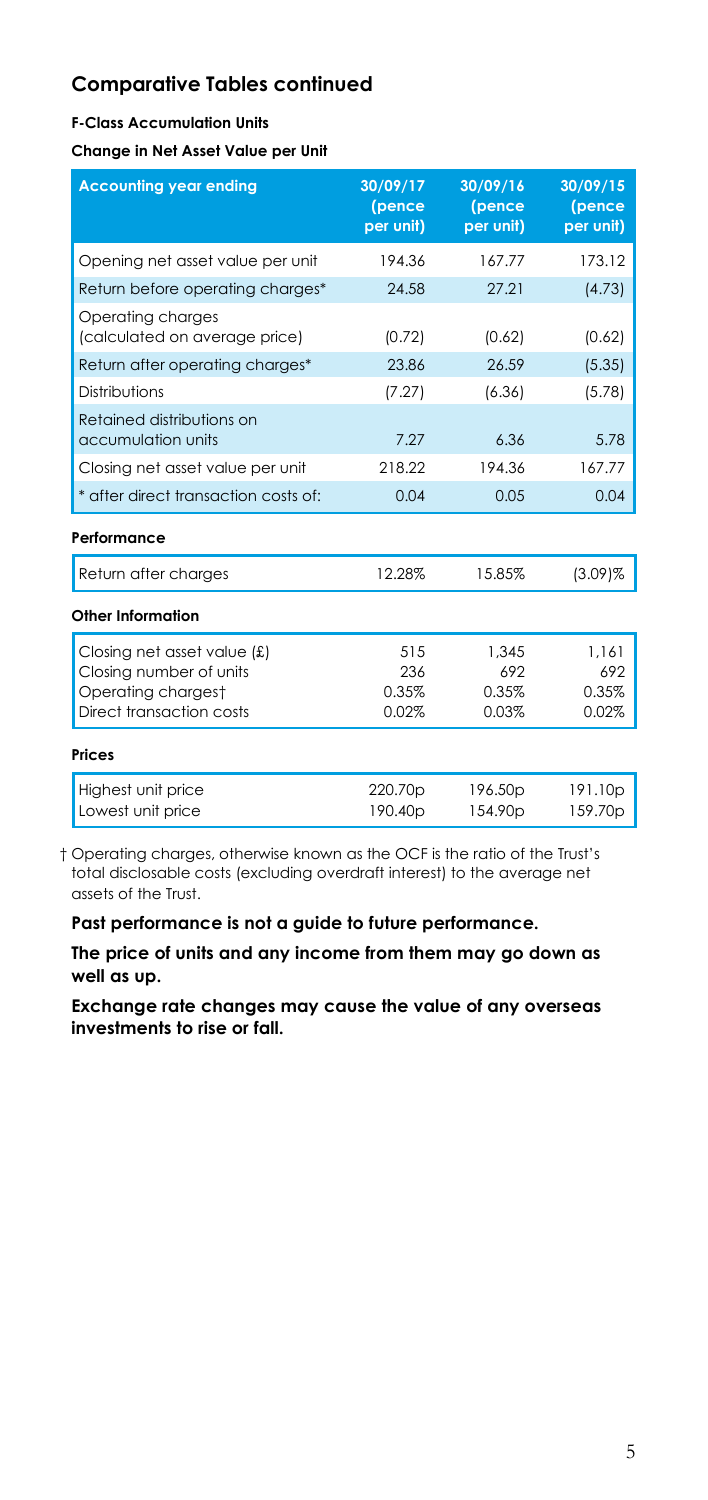### **I-Class Distribution Units**

**Change in Net Asset Value per Unit**

| <b>Accounting year ending</b>                                                                            | 30/09/17<br>(pence<br>per unit)             | 30/09/16<br>(pence<br>per unit)             | 30/09/15<br>(pence<br>per unit)            |
|----------------------------------------------------------------------------------------------------------|---------------------------------------------|---------------------------------------------|--------------------------------------------|
| Opening net asset value per unit                                                                         | 170.97                                      | 152.73                                      | 162.92                                     |
| Return before operating charges*                                                                         | 21.46                                       | 24.55                                       | (4.22)                                     |
| Operating charges<br>(calculated on average price)                                                       | (0.18)                                      | (0.16)                                      | (0.18)                                     |
| Return after operating charges*                                                                          | 21.28                                       | 24.39                                       | (4.40)                                     |
| Distributions on income units                                                                            | (6.80)                                      | (6.15)                                      | (5.79)                                     |
| Closing net asset value per unit                                                                         | 185.45                                      | 170.97                                      | 152.73                                     |
| * after direct transaction costs of:                                                                     | 0.03                                        | 0.04                                        | 0.03                                       |
| Performance                                                                                              |                                             |                                             |                                            |
| Return after charges                                                                                     | 12.45%                                      | 15.97%                                      | $(2.70)$ %                                 |
| Other Information                                                                                        |                                             |                                             |                                            |
| Closing net asset value (£)<br>Closing number of units<br>Operating chargest<br>Direct transaction costs | 165.459.391<br>89.221.907<br>0.10%<br>0.02% | 121.758.429<br>71.214.979<br>0.10%<br>0.03% | 91.675.241<br>60,024,599<br>0.11%<br>0.02% |
| Prices                                                                                                   |                                             |                                             |                                            |
| Highest unit price<br>Lowest unit price                                                                  | 191.40 <sub>p</sub><br>167.50 <sub>p</sub>  | 176.20p<br>141.20 <sub>p</sub>              | 177.50p<br>150.40p                         |

† Operating charges, otherwise known as the OCF is the ratio of the Trust's total disclosable costs (excluding overdraft interest) to the average net assets of the Trust.

**Past performance is not a guide to future performance.**

**The price of units and any income from them may go down as well as up.**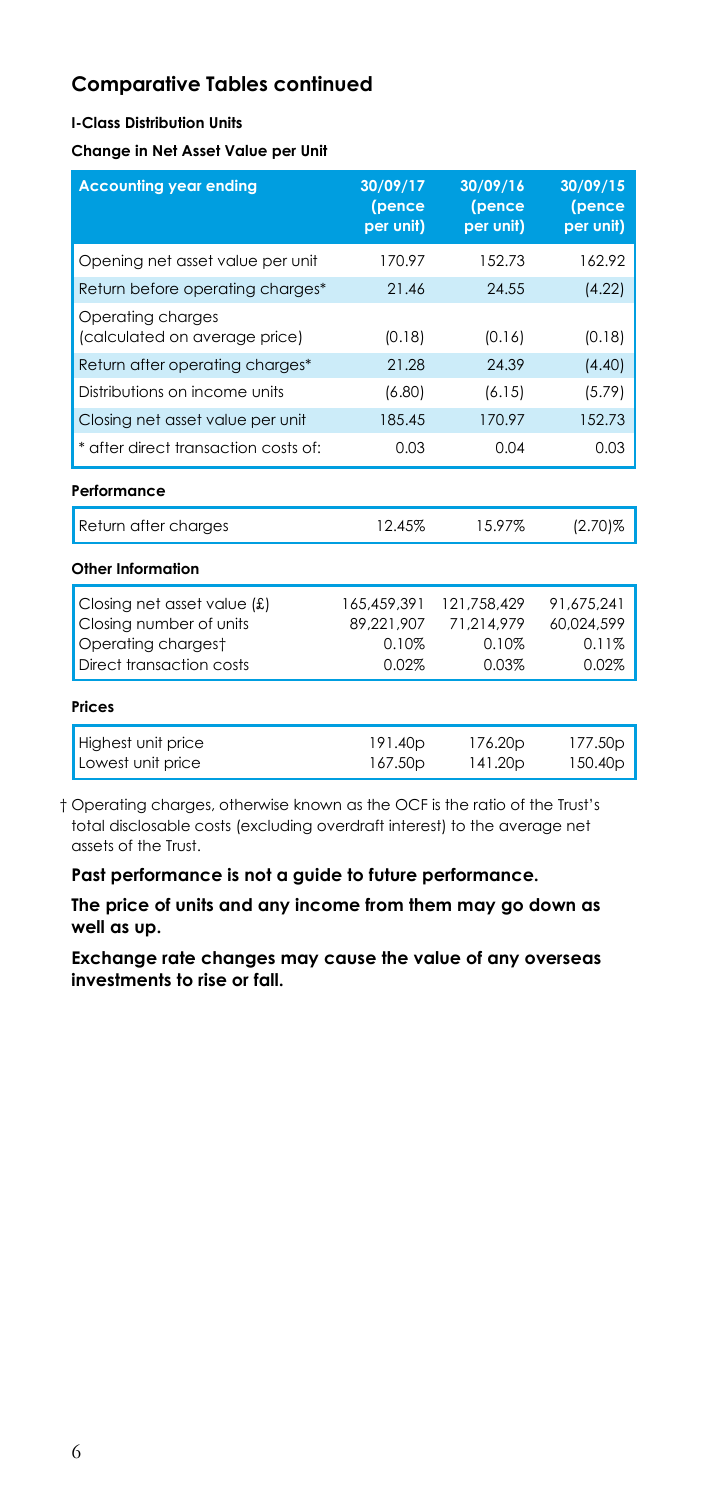#### **I-Class Accumulation Units**

**Change in Net Asset Value per Unit**

| <b>Accounting year ending</b>                                                                            | 30/09/17<br>(pence<br>per unit)            | 30/09/16<br>(pence<br>per unit)            | 30/09/15<br>(pence<br>per unit)            |
|----------------------------------------------------------------------------------------------------------|--------------------------------------------|--------------------------------------------|--------------------------------------------|
| Opening net asset value per unit                                                                         | 196.60                                     | 169.21                                     | 174.16                                     |
| Return before operating charges*                                                                         | 24.79                                      | 27.57                                      | (4.75)                                     |
| Operating charges<br>(calculated on average price)                                                       | (0.21)                                     | (0.18)                                     | (0.20)                                     |
| Return after operating charges*                                                                          | 24.58                                      | 27.39                                      | (4.95)                                     |
| Distributions                                                                                            | (7.89)                                     | (6.88)                                     | (6.24)                                     |
| Retained distributions on<br>accumulation units                                                          | 7.89                                       | 6.88                                       | 6.24                                       |
| Closing net asset value per unit                                                                         | 221.18                                     | 196.60                                     | 169.21                                     |
| * after direct transaction costs of:                                                                     | 0.04                                       | 0.05                                       | 0.04                                       |
| Performance                                                                                              |                                            |                                            |                                            |
| Return after charges                                                                                     | 12.50%                                     | 16.19%                                     | $(2.84)\%$                                 |
| Other Information                                                                                        |                                            |                                            |                                            |
| Closing net asset value (£)<br>Closing number of units<br>Operating chargest<br>Direct transaction costs | 77.280.526<br>34.939.517<br>0.10%<br>0.02% | 72.878.690<br>37.069.950<br>0.10%<br>0.03% | 46.257.074<br>27.336.964<br>0.11%<br>0.02% |
| Prices                                                                                                   |                                            |                                            |                                            |
| Highest unit price<br>Lowest unit price                                                                  | 223.70p<br>192.60 <sub>p</sub>             | 198.70p<br>156.40 <sub>p</sub>             | 192.60p<br>160.70 <sub>p</sub>             |

† Operating charges, otherwise known as the OCF is the ratio of the Trust's total disclosable costs (excluding overdraft interest) to the average net assets of the Trust.

**Past performance is not a guide to future performance.**

**The price of units and any income from them may go down as well as up.**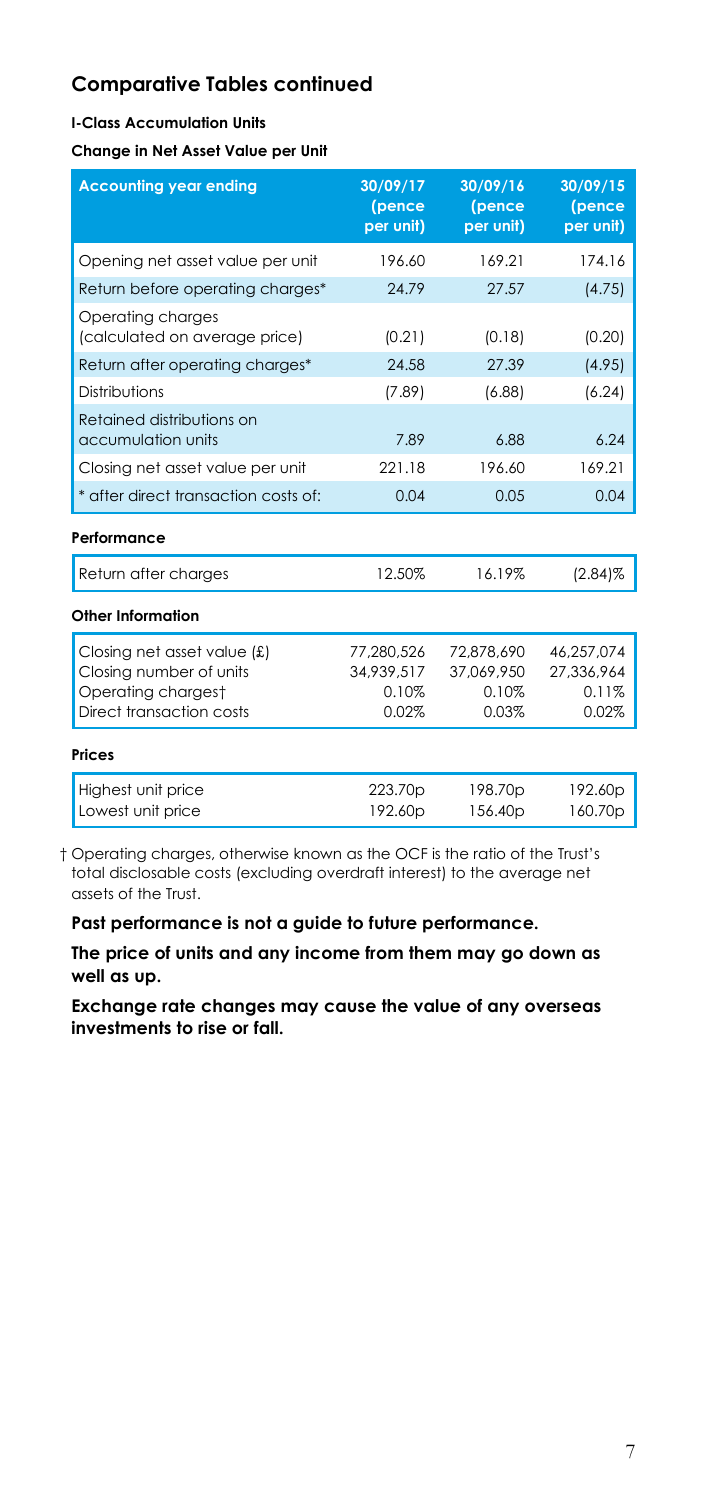### **C-Class Distribution Units**

**Change in Net Asset Value per Unit**

| <b>Accounting year ending</b>                      | 30/09/17<br>(pence<br>per unit) | 30/09/16<br>(pence<br>per unit) | 30/09/15<br>(pence<br>per unit) |
|----------------------------------------------------|---------------------------------|---------------------------------|---------------------------------|
| Opening net asset value per unit                   | 51.71                           | 46.19                           | 49.27                           |
| Return before operating charges*                   | 6.50                            | 7.43                            | (1.27)                          |
| Operating charges<br>(calculated on average price) | (0.03)                          | (0.03)                          | (0.04)                          |
| Return after operating charges*                    | 6.47                            | 7.40                            | (1.31)                          |
| Distributions on income units                      | (2.08)                          | (1.88)                          | (1.77)                          |
| Closing net asset value per unit                   | 56.10                           | 51.71                           | 46.19                           |
| * after direct transaction costs of:               | 0.01                            | 0.01                            | 0.01                            |
| Performance                                        |                                 |                                 |                                 |
| Return after charges                               | 12.51%                          | 16.02%                          | $(2.66)$ %                      |
| Other Information                                  |                                 |                                 |                                 |
| Closing net asset value (£)                        | 1.114.585                       | 627,939                         | 444.042                         |
| Closing number of units<br>Operating chargest      | 1.986.902<br>0.06%              | 1.214.331<br>0.06%              | 961.267<br>0.07%                |
| Direct transaction costs                           | 0.02%                           | 0.03%                           | 0.02%                           |
| <b>Prices</b>                                      |                                 |                                 |                                 |
| Highest unit price                                 | 57.89p                          | 53.30 <sub>p</sub>              | 53.67p                          |
| Lowest unit price                                  | 50.66p                          | 42.69p                          | 45.47p                          |

† Operating charges, otherwise known as the OCF is the ratio of the Trust's total disclosable costs (excluding overdraft interest) to the average net assets of the Trust.

**Past performance is not a guide to future performance.**

**The price of units and any income from them may go down as well as up.**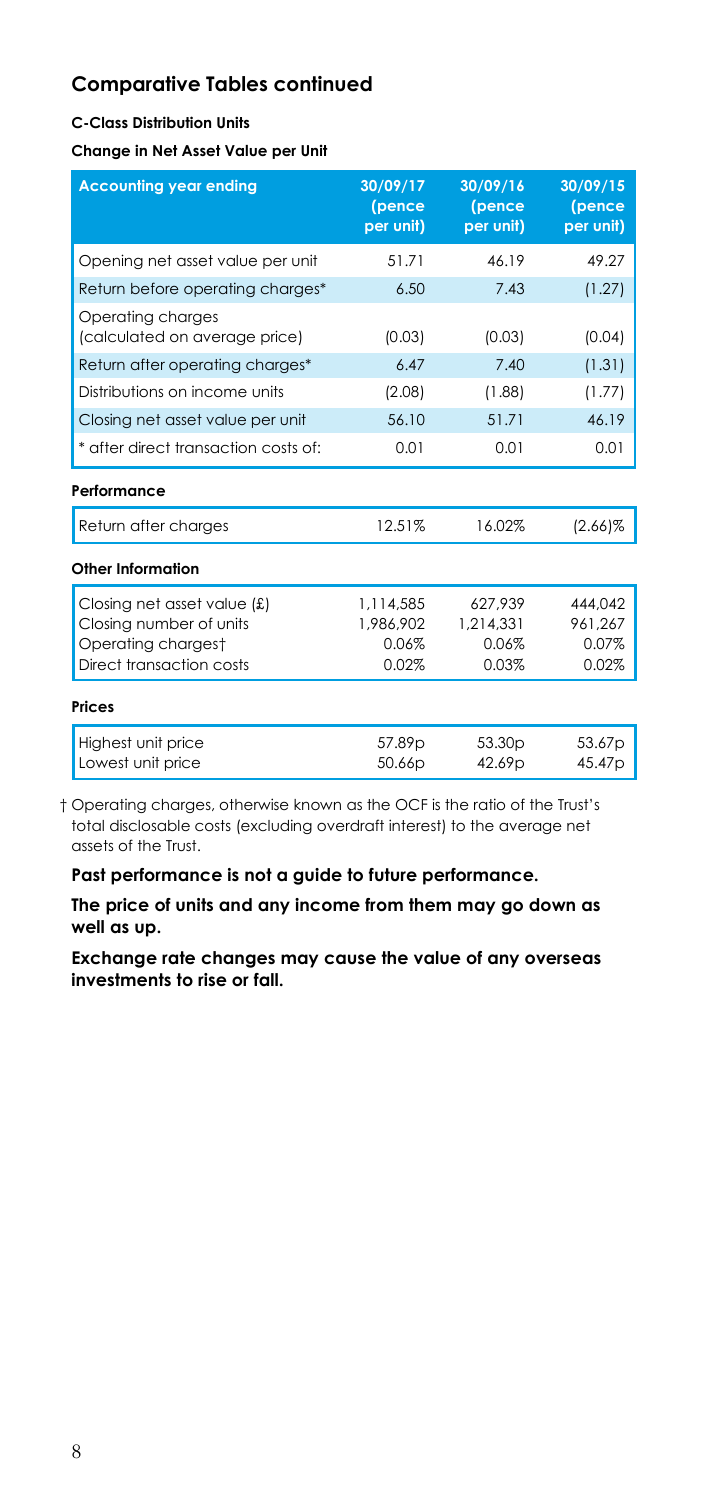#### **C-Class Accumulation Units**

**Change in Net Asset Value per Unit**

| <b>Accounting year ending</b>                                                                            | 30/09/17<br>(pence<br>per unit)              | 30/09/16<br>(pence<br>per unit)              | 30/09/15<br>(pence<br>per unit)             |
|----------------------------------------------------------------------------------------------------------|----------------------------------------------|----------------------------------------------|---------------------------------------------|
| Opening net asset value per unit                                                                         | 56.07                                        | 48.25                                        | 49.63                                       |
| Return before operating charges*                                                                         | 7.08                                         | 7.85                                         | (1.34)                                      |
| Operating charges<br>(calculated on average price)                                                       | (0.04)                                       | (0.03)                                       | (0.04)                                      |
| Return after operating charges*                                                                          | 7.04                                         | 7.82                                         | (1.38)                                      |
| Distributions                                                                                            | (2.28)                                       | (1.98)                                       | (1.80)                                      |
| Retained distributions on<br>accumulation units                                                          | 2.28                                         | 1.98                                         | 1.80                                        |
| Closing net asset value per unit                                                                         | 63.11                                        | 56.07                                        | 48.25                                       |
| * after direct transaction costs of:                                                                     | 0.01                                         | 0.01                                         | 0.01                                        |
| Performance                                                                                              |                                              |                                              |                                             |
| Return after charges                                                                                     | 12.56%                                       | 16.21%                                       | $(2.78)\%$                                  |
| Other Information                                                                                        |                                              |                                              |                                             |
| Closing net asset value (£)<br>Closing number of units<br>Operating chargest<br>Direct transaction costs | 166,174,800<br>263.315.212<br>0.06%<br>0.02% | 114,900,244<br>204,922,400<br>0.06%<br>0.03% | 64.473.454<br>133.636.733<br>0.07%<br>0.02% |
| Prices                                                                                                   |                                              |                                              |                                             |
| Highest unit price<br>Lowest unit price                                                                  | 63.81 <sub>p</sub><br>54.93p                 | 56.66p<br>44.58p                             | 54.91 <sub>p</sub><br>45.79p                |

† Operating charges, otherwise known as the OCF is the ratio of the Trust's total disclosable costs (excluding overdraft interest) to the average net assets of the Trust.

**Past performance is not a guide to future performance.**

**The price of units and any income from them may go down as well as up.**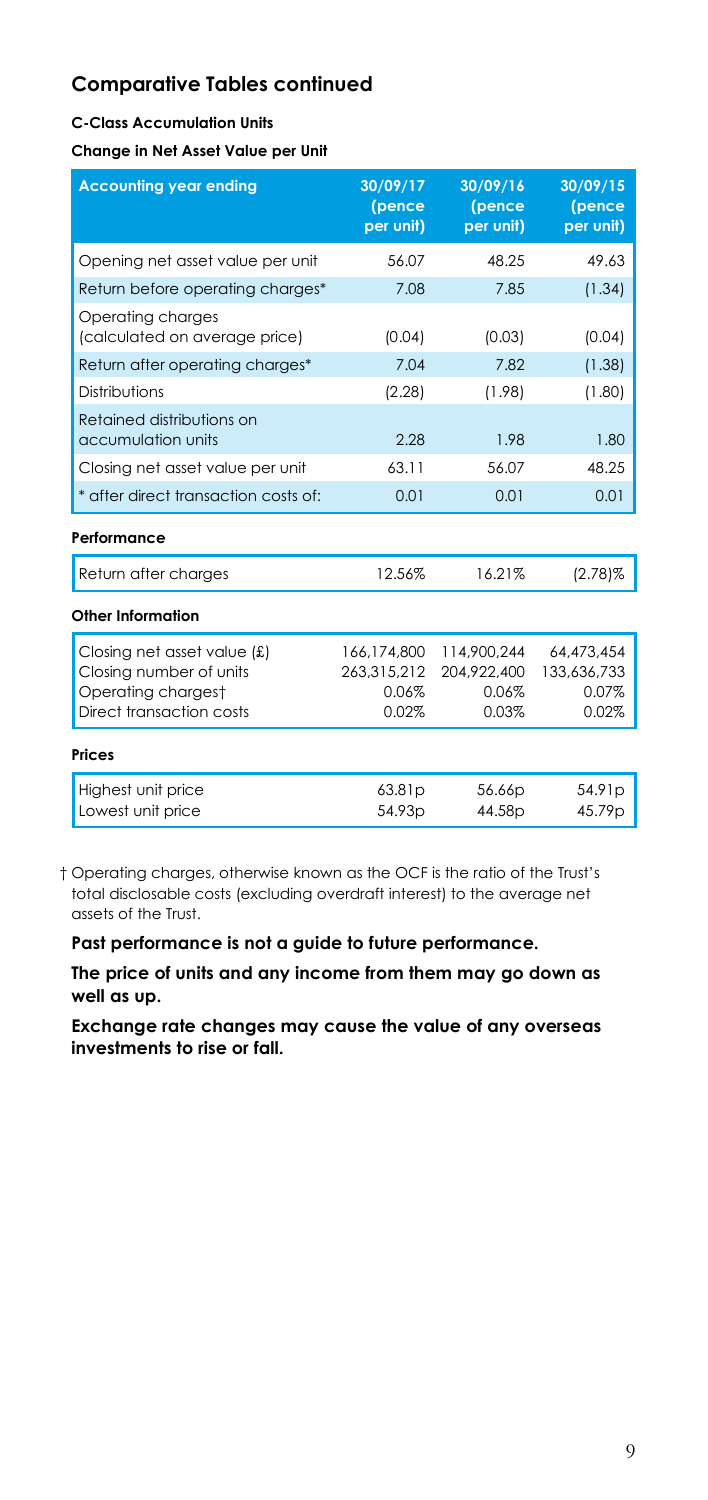#### **CTF-Class Accumulation Units**

#### **Change in Net Asset Value per Unit**

| <b>Accounting year ending</b>                                                                            | 30/09/17<br>(pence<br>per unit)              | 30/09/16<br>(pence<br>per unit)              | 30/09/15<br>(pence<br>per unit)              |
|----------------------------------------------------------------------------------------------------------|----------------------------------------------|----------------------------------------------|----------------------------------------------|
| Opening net asset value per unit                                                                         | 179.96                                       | 157.09                                       | 163.90                                       |
| Return before operating charges*                                                                         | 22.57                                        | 25.34                                        | (4.29)                                       |
| Operating charges<br>(calculated on average price)                                                       | (2.89)                                       | (2.47)                                       | (2.52)                                       |
| Return after operating charges*                                                                          | 19.68                                        | 22.87                                        | (6.81)                                       |
| Distributions                                                                                            | (4.48)                                       | (3.97)                                       | (3.51)                                       |
| Retained distributions on<br>accumulation units                                                          | 4.48                                         | 3.97                                         | 3.51                                         |
| Closing net asset value per unit                                                                         | 199.64                                       | 179.96                                       | 157.09                                       |
| * after direct transaction costs of:                                                                     | 0.03                                         | 0.04                                         | 0.03                                         |
| Performance                                                                                              |                                              |                                              |                                              |
| Return after charges                                                                                     | 10.94%                                       | 14.56%                                       | $(4.15)\%$                                   |
| Other Information                                                                                        |                                              |                                              |                                              |
| Closing net asset value (£)<br>Closing number of units<br>Operating chargest<br>Direct transaction costs | 442.458.452<br>221.631.741<br>1.50%<br>0.02% | 391.659.347<br>217,632,631<br>1.50%<br>0.03% | 337.279.748<br>214,698,532<br>1.50%<br>0.02% |
| Prices                                                                                                   |                                              |                                              |                                              |
| Highest unit price<br>Lowest unit price                                                                  | 202.90p<br>176.10p                           | 181.90p<br>144.40 <sub>p</sub>               | 179.70p<br>151.20p                           |

† Operating charges, otherwise known as the OCF is the ratio of the Trust's total disclosable costs (excluding overdraft interest) to the average net assets of the Trust.

**Past performance is not a guide to future performance.**

**The price of units and any income from them may go down as well as up.**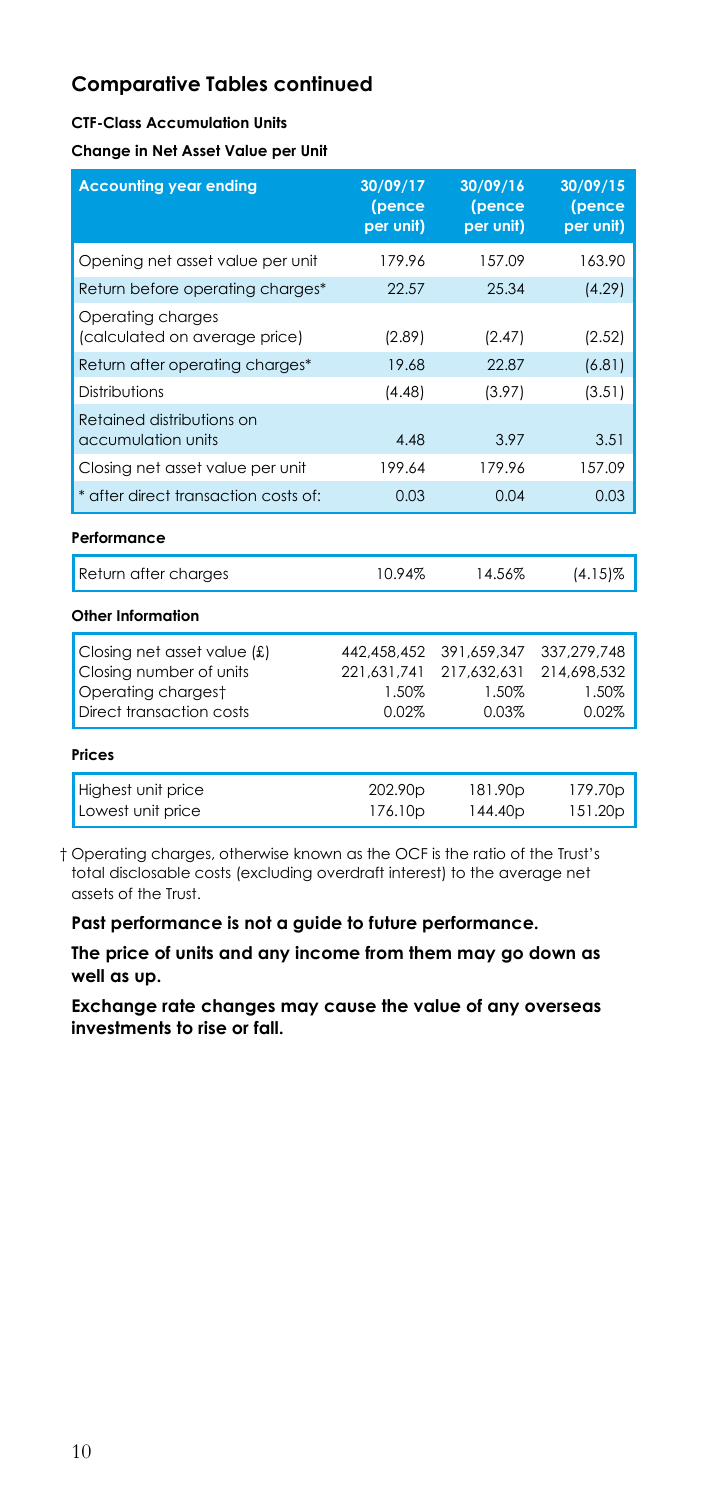## **Manager's Investment Report**

During the year under review, the bid price of the Trust's A-Class accumulation units rose by 11.45%. FTSE, the Index compiler, calculates the benchmark Index at the end of the business day using closing prices, whereas the Trust is valued using prevailing prices at 12 noon. Therefore, for tracking purposes the Trust has been revalued using closing prices. On this basis, over the review year from the close of business on 30 September 2016 to the close of business on 29 September 2017 (the last working day of the current accounting period), the Trust rose 7.89% on a capital only basis compared with the FTSE All-Share Index rise of 7.84% (Source: Bloomberg), producing a tracking difference of +0.05%.

### **Past performance is not a guide to future performance. The value of investments and any income from them may go down as well as up.**

### **Exchange rate changes may cause the value of any overseas investments to rise or fall.**

The FTSE All-Share Index is calculated by FTSE International Limited ("FTSE"). FTSE does not sponsor, endorse or promote this product.

All copyright in the Index values and constituent list belongs to FTSE. Legal & General has obtained full licence from FTSE to use such copyright in the creation of this product.

"FTSETM", "FT-SE®" and "Footsie®" are trademarks of the London Stock Exchange Plc and The Financial Times Limited and are used by FTSE International Limited ("FTSE") under license. "All-Share®" is a trademark of FTSE.

## **Market/Economic Review**

In the aftermath of the UK vote to leave the European Union in the June 2016 referendum, Sterling fell to a 31-year low against the US Dollar. For UK investors, the weakness of Sterling enhanced returns from international equities. During the year under review, UK equities continued to advance as economic indicators suggested the UK economy had weathered the post-referendum volatility well and the UK economic indicators remained broadly positive. In this stable environment the Conservatives aimed to take advantage of their healthy opinion poll lead over Labour and grow their majority to make a success of Brexit by announcing a snap general election. However, Sterling weakened against the Euro during May on the back of a narrowing in the polls, which showed Labour making significant ground against the Conservatives leading the market to doubt the probability of a more substantial Conservative majority in the June election, which ended up being the case. European markets pushed higher as investors saw the pro-EU economic reformer Emmanuel Macron succeed in his bid for the French presidency in May 2017. Inflation has been steadily increasing since the EU referendum, pushing up to 3.0% in September. However, the weakness in wage growth intensified the debate over how long the Bank of England may leave interest rates at the record low of  $0.25\%$ .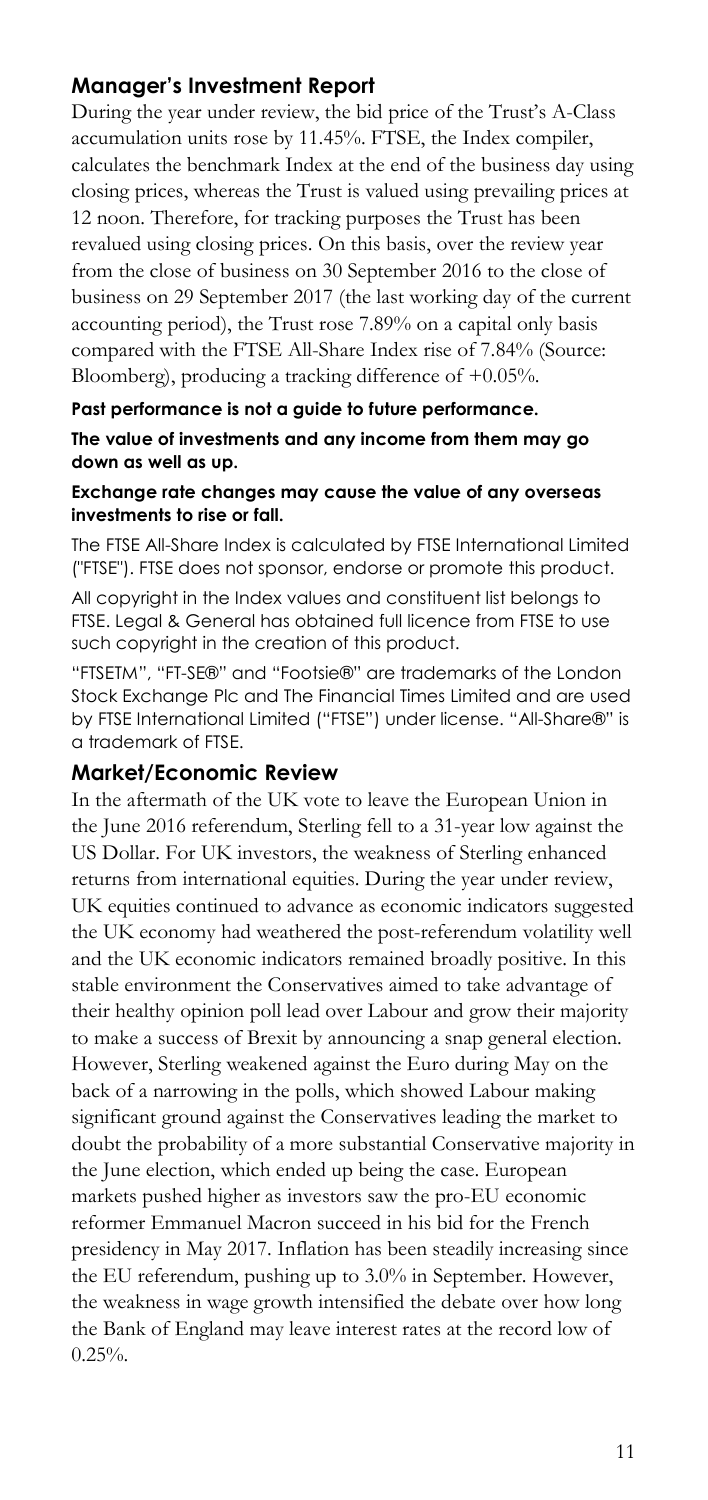# **Manager's Investment Report continued**

As a result, domestically focused FTSE Mid 250 Index (+11.21%) outperformed the more globally focused FTSE 100 Index (+6.86%). During the review year we also saw strong performance from the tail end of the FTSE All-Share Index universe, with the FTSE SmallCap Index (+14.83%) performing well (Source: Bloomberg).

Over the review year, major sectors such as Industrial Metals & Mining (+132.83%), Leisure Goods (+56.00%) and Mining (+29.54%) showed the largest positive returns; whilst the most underperforming sectors were Fixed Line Telecommunications (-25.40%), Technology Hardware & Equipment (-22.99%) and Oil Equipment, Services & Distribution (-17.98%).

## **Trust Review**

Companies held within the Trust are held with weightings generally proportionate to those of the benchmark Index. Hence investment activity, other than to raise or invest cash, is only necessary when there are changes in the issued share capital or free float of the constituent companies, or to the constituents of the Index.

There were four Index rebalances during the year under review. At the quarterly Index review in December 2016, there were seven additions to the FTSE All-Share universe: ConvaTec Group, NewRiver REIT, TBC Bank Group, GCP Student Living, Biffa, Hollywood Bowl Group and Luceco. There were no deletions from the FTSE All-Share universe. The largest weight increases were for HSBC, Royal Dutch Shell 'A' and Playtech and the largest weight decreases for PZ Cussons, WPP and Shaftesbury.

At the quarterly Index review in March 2017, there were two additions to the FTSE All-Share universe: Civitas Social Housing and SQN Asset Finance Income Fund 'C' shares. There were no deletions from the FTSE All-Share universe. The largest weight increases were for Lloyds Banking Group and Royal Dutch Shell 'A', with the largest decreases for Alliance Trust, Experian and SVG Capital.

At the annual Index review in June 2017, there were 20 additions and five deletions. The largest additions were Melrose Industries and Pershing Square Holdings, whereas the largest deletions were Braemar Shipping Services and Flybe Group. The largest weight increases were for Lloyds Banking Group, Ladbrokes Coral Group and ConvaTec Group, with the largest weight decreases for Anglo American, GlaxoSmithKline and Diageo.

The September 2017 quarterly Index review resulted in six additions: Purecircle, 888 Holdings, Sirius Real Estate, Apax Global Alpha, Alfa Financial Software Holdings and DP Eurasia. Exillon Energy was the only deletion.

Mergers and acquisitions occurring outside of the reviews included SABMiller all cash acquisition by Anheuser-Busch InBev (Belgium) for \$103bn, E2v technologies all cash acquisition by Teledyne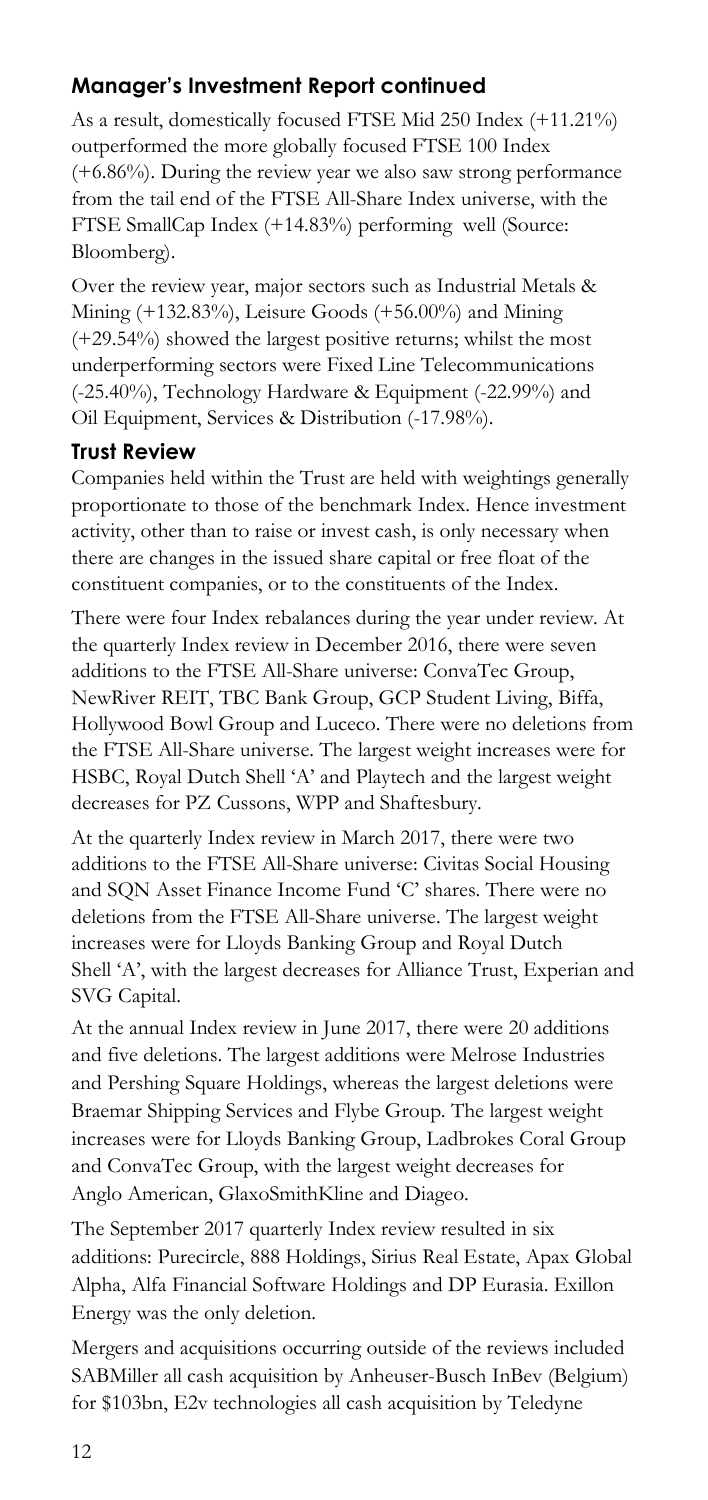# **Manager's Investment Report continued**

Technologies for £619.56m, Lavendon Group £607m cash acquisition by Loxam SAS and Exova Group £749m cash acquisition by Element Material Technology Group. In addition, Standard Life PLC acquired Aberdeen Asset Management PLC in exchange for stock, Elis SA (France) acquired Berendsen PLC for £2.5bn in exchange for stock and cash and British American Tobacco acquired Reynolds American Inc. (US) for cash and stock in a deal worth  $\sqrt{58.7}$ bn and subsequently increased its weight in the FTSE All Share Index by 0.94%. Following a  $f$  6.8bn takeover of Hewlett Packard's Software business, Micro Focus increased its weight in the Index.

Outside of the Index Reviews, the free float weightings were increased as a result of secondary placings for Worldpay Group, Ferrexpo, DFS Furniture, Countryside Properties, Forterra, The Gym Group, On The Beach Group, Convatec Group, Ibstock and Hastings Group. Companies raising capital via rights issues included RPC Group, Laird, Cobham, Segro and Tullow Oil. Other notable corporate activities included voluntary liquidation and deletion of SVG Capital and DW Catalyst Fund.

At the end of the review year the Trust had holdings in all of the 641 companies in the Index. The three largest stocks in the Trust at the end of the review year were Royal Dutch Shell (7.8%), HSBC (6.1%) and British American Tobacco (4.4%).

### **Outlook**

Prime Minister Theresa May triggered Article 50, allowing the twoyear window for official negotiations on Brexit to start. A 'hard Brexit' would imply giving up full access to the single market, with Britain having full control over its borders, making new trade deals and applying laws within its own territory. In our view, such a scenario could be negative for Sterling, but we only attribute a relatively low probability to this outcome.

Given Brexit uncertainties, most market participants anticipated that the Bank of England would keep rates on hold for a long time, but following the latest stronger inflation data, the Monetary Policy Committee adopted a more hawkish tilt, indicating that some withdrawal of monetary stimulus was likely to be appropriate over the coming months.

Subsequently, signs that the Brexit negotiations are yielding little progress and a further round of subdued UK economic data reinforced the suggestion that businesses and individuals are likely to adopt a more cautious approach.

Given this backdrop of uncertainty the Trust remains well positioned to capture the performance of the Index.

Legal & General Investment Management Limited (Investment Adviser) 23 October 2017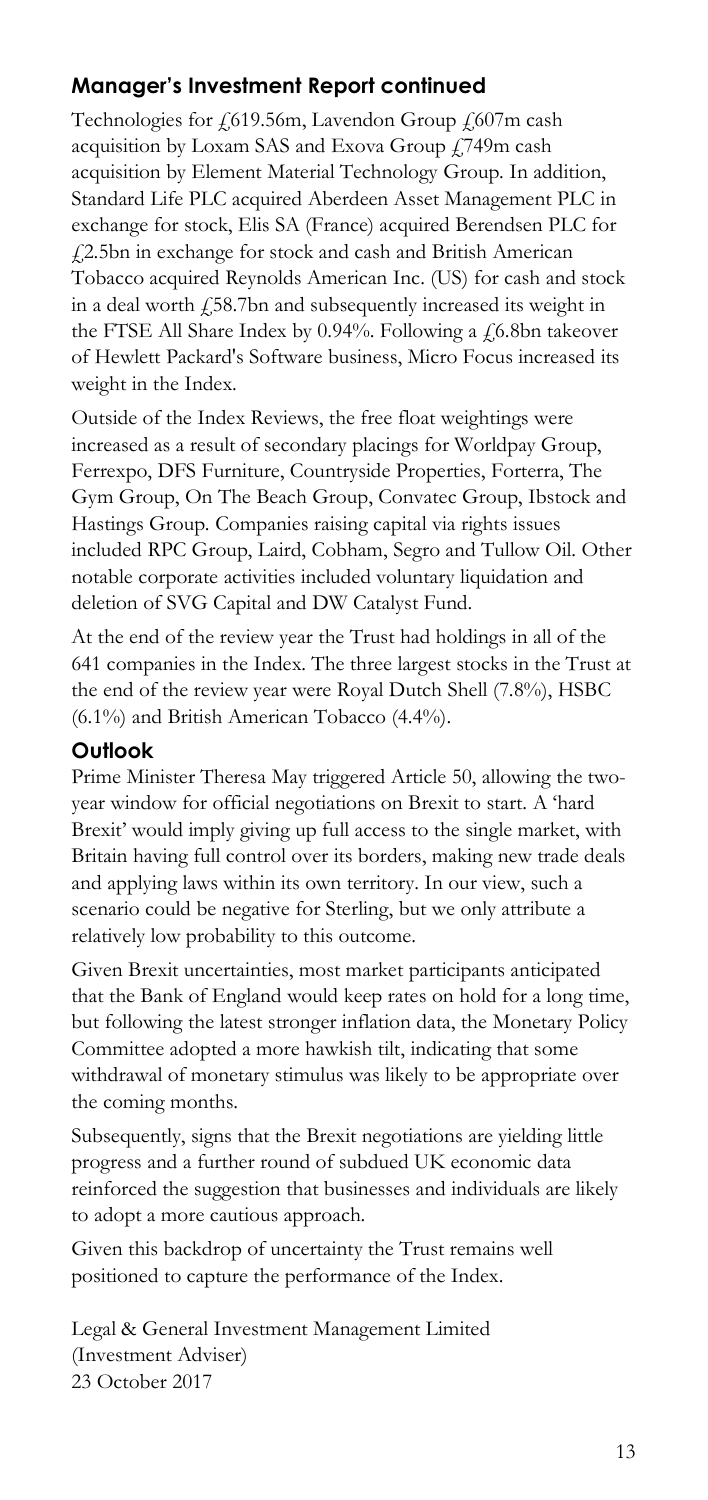# **Manager's Report and Accounts**

Copies of the most recent Interim and Annual Long Form Manager's Reports are available free of charge by telephoning 0370 050 0955, by writing to the Manager or are available on the internet at www.legalandgeneral.com/investments/fundinformation/managers-reports.

Call charges will vary. We may record and monitor calls.

### **Information on Tracking Error**

The 'Tracking Error' of a Trust is the measure of the volatility of the differences between the return of the Trust and the return of the benchmark Index. It provides an indication of how closely the Trust is tracking the performance of the benchmark Index after considering things such as Trust charges and taxation.

Using monthly returns, over the review year, the annualised Tracking Error of the Trust is 0.02%, whilst over the last three years to the end of October 2017, the annualised Tracking Error of the Trust is 0.01%. These Tracking Errors are within the anticipated Tracking Error levels set out in the Trust's Prospectus of  $+/- 0.50\%$  per annum.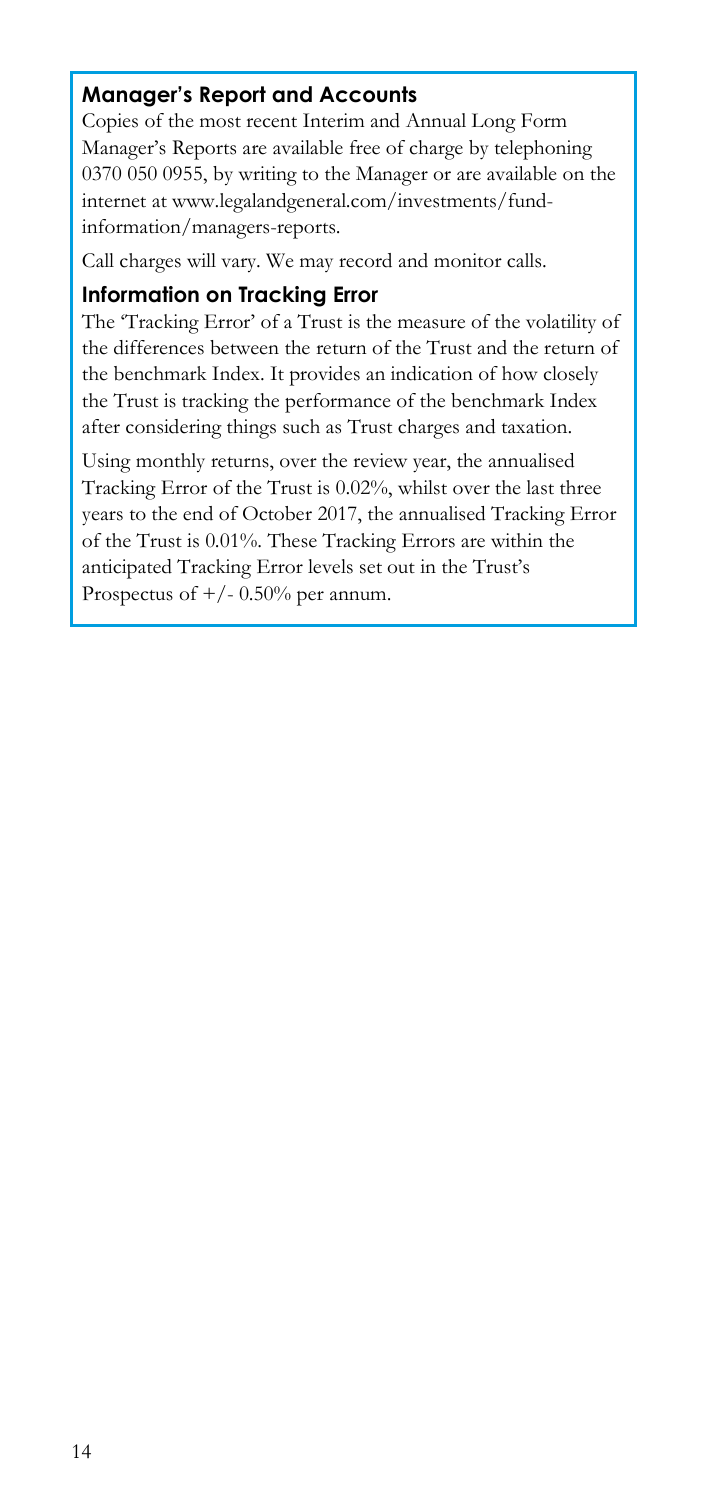# **Minimum Investment Amounts**

The minimum initial lump sum investment amounts for each class are as follows:

| A-Class   | $\angle 20$                    |
|-----------|--------------------------------|
| F-Class   | $\sqrt{20}$                    |
| I-Class   | $\textcolor{red}{f_1,000,000}$ |
| C-Class   | f100,000,000                   |
| CTF-Class | $\pm 1$                        |

Regular monthly investments are available to those Unitholders who have a regular savings plan with the Manager. With the exception of the CTF-Class Accumulation units, the minimum regular monthly purchase of units in a unit trust is  $f(20)$ . With respect to CTF-Class Accumulation units, the minimum regular monthly payment is  $f$ .1.

F-Class units are only available to:

- i) investors who have received advice from authorised intermediaries and platforms in relation to their investment in units in the Trust and
- ii) authorised intermediaries or distributers who the Manager reasonably considers will adequately bear the costs of marketing to and acquiring investors at no or limited cost to the Manager, and to whom the Manager has confirmed that such distributer or investor meets the criteria for investment in such units.

C-Class units are only available to distributors who actively market and distribute such units (or whom the manager believes intends to do so) and to whom the Manager has confirmed by letter that they meet the criteria for investment in such units.

The L&G (N) Tracker Trust CTF-Class units shall only be available to investors where the beneficial owner of the units is an eligible child within the definition of the requirements of the Child Trust Fund Act 2004.

# **Other Information**

The information in this report is designed to enable unitholders to understand how the Trust has performed during the year under review and how it is invested at the year end. Further information on the activities and performance of the Trust can be obtained by telephoning 0370 050 0955 or by writing to the Manager.

Call charges will vary. We may record and monitor calls.

# **Significant Change**

# **Change of FMF for A-Class**

With effect from 6 June 2017, the Fund Management Fee (FMF) has been reduced from 1.15% to 0.85%.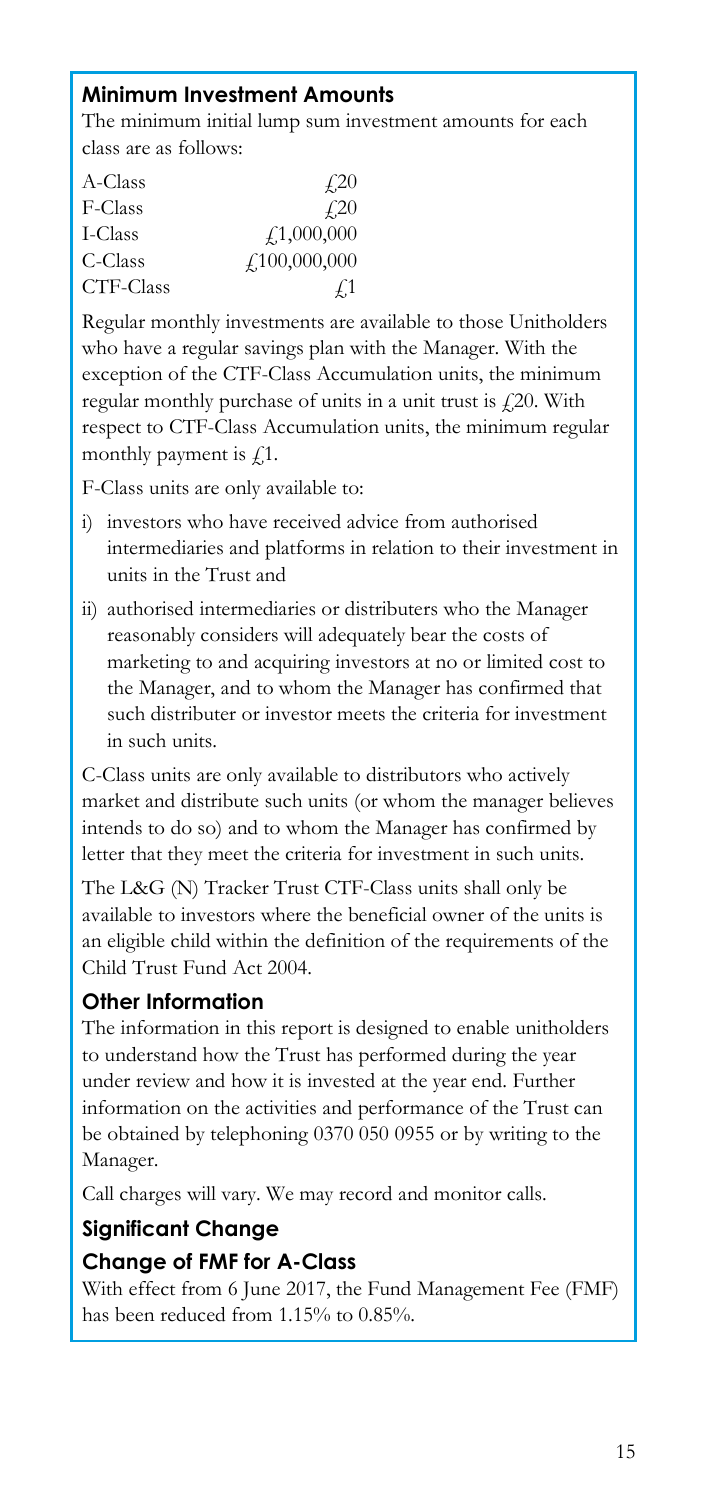# **Authorised Fund Manager**

Legal & General (Unit Trust Managers) Limited Registered in England and Wales No. 01009418 Registered office: One Coleman Street, London EC2R 5AA Telephone: 0370 050 3350 Authorised and regulated by the Financial Conduct Authority

Call charges will vary. We may record and monitor calls.

# **Trustee**

Northern Trust Global Services Limited 50 Bank Street, Canary Wharf, London E14 5NT Authorised by the Prudential Regulation Authority and regulated by the Financial Conduct Authority and the Prudential Regulation Authority

# **Independent Auditors**

PricewaterhouseCoopers LLP 7 More London Riverside London SE1 2RT